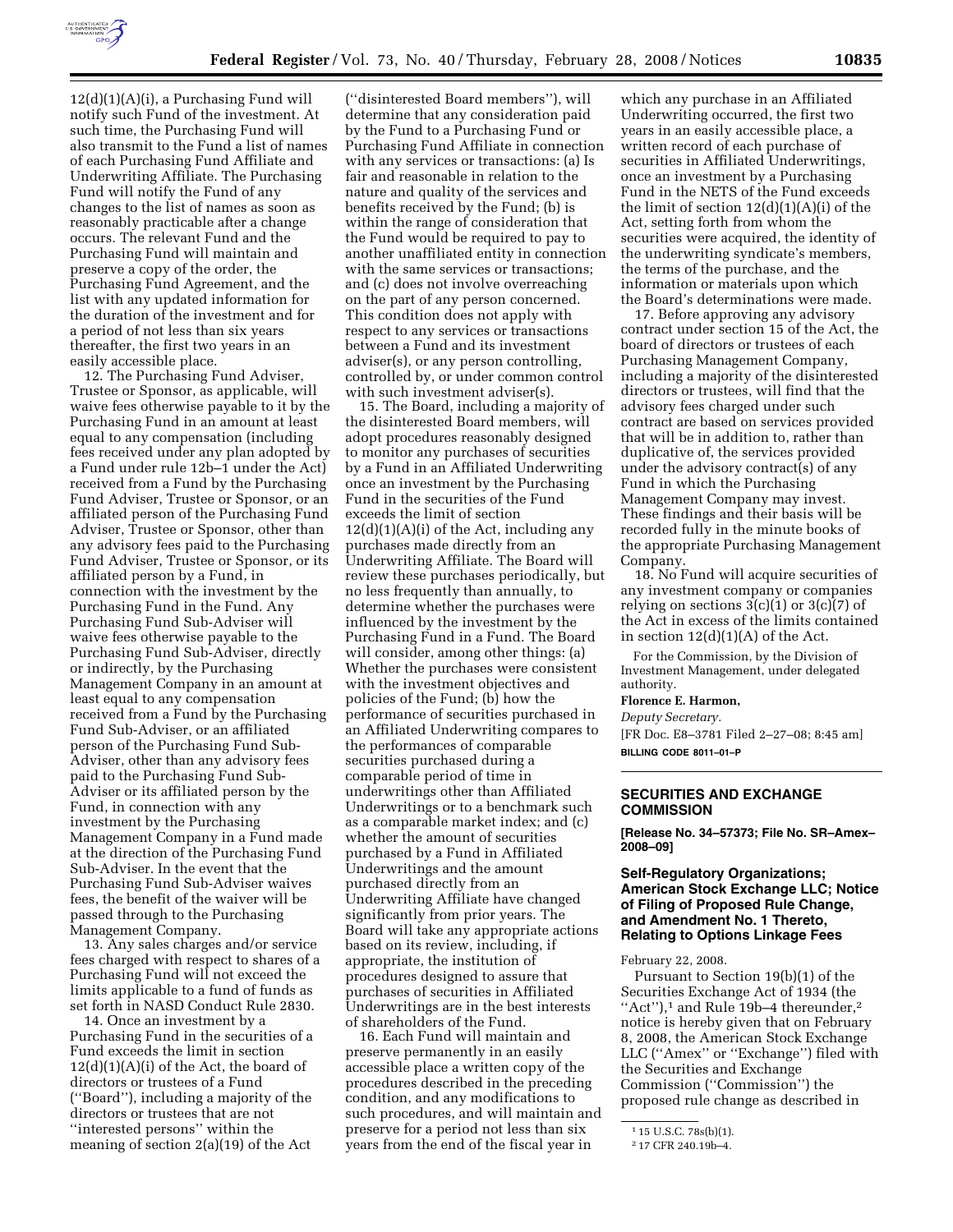Items I, II, and III below, which Items have been substantially prepared by Amex. On February 19, 2008, Amex submitted Amendment No. 1 to the proposed rule change. The Commission is publishing this notice to solicit comments on the proposed rule change, as amended, from interested persons.

### **I. Self-Regulatory Organization's Statement of the Terms of Substance of the Proposed Rule Change**

Amex proposes to clarify the application of options transaction fees for trades executed through the intermarket options linkage (the ''Options Linkage'') on the Exchange. The text of the proposed rule change is available at Amex, the Commission's Public Reference Room, and *http:// www.amex.com.* 

## **II. Self-Regulatory Organization's Statement of the Purpose of, and Statutory Basis for, the Proposed Rule Change**

In its filing with the Commission, Amex included statements concerning the purpose of, and basis for, the proposed rule change and discussed any comments it received on the proposed rule change. The text of these statements may be examined at the places specified in Item IV below. Amex has prepared summaries, set forth in Sections A, B, and C below, of the most significant aspects of such statements.

#### *A. Self-Regulatory Organization's Statement of the Purpose of, and Statutory Basis for, the Proposed Rule Change*

#### 1. Purpose

The Amex proposes to clarify the application of options transaction fees for trades executed through the Options Linkage on the Exchange. Currently, the Amex Options Fee Schedule (the ''Options Fee Schedule'') provides that, under the Linkage Fee Pilot Program that is effective through July 31, 2008, the fees applicable to specialists, registered options traders, and market maker apply to members of other options exchanges (''Non-Member Market Makers'') executing Linkage transactions except for Satisfaction Orders. As a result, the fees for Principal Orders (''P Orders'') and Principal Acting As Agent Orders (''P/A Orders'') (collectively, ''Linkage Orders'') submitted through the Options Linkage are: (i) \$0.10 per contract side options transaction fee for equity options, exchange traded fund share (''ETF'') options, QQQQ options and trust issued receipt options; (ii) \$0.21 per contract side options transaction fee for index

options (including MNX and NDX options); (iii) \$0.05 per contract side options comparison fee; (iv) \$0.05 per contract side options floor brokerage fee; and (v) an options licensing fee for certain ETF and index option products ranging from \$0.15 per contract side to \$0.05 per contract side depending on the particular ETF or index option.3

However, the Options Fee Schedule also provides that broker-dealer orders that are automatically executed on the Exchange are subject to Broker-Dealer Auto-Ex Fees (''BD Auto-Ex Fee'') that include: (i) \$0.50 per contract side options transaction fee for equity options, ETF options, QQQQ options and trust issued receipt options; (ii) \$0.05 per contract side options comparison fee; and (iii) \$0.05 per contract side options floor brokerage fee.4 Broker-dealer orders that are subject to the BD Auto-Ex Fee include specialist orders, registered options trader orders, Non-Member Market Maker orders, and orders for the account of registered broker-dealers. The Exchange charges this fee to member firms through customary monthly billing. The BD Auto-Ex Fee was implemented prior to the introduction and roll-out of the Options Linkage which commenced on January 31, 2003 in two phases. The entire roll-out of the Options Linkage was completed by July 2003.

The Exchange in this proposal seeks to clarify the Options Fee Schedule to make clear that automatically executed Linkage Orders will be charged the BD Auto-Ex Fee that includes: (i) \$0.50 per contract side options transaction fee; (ii) \$0.05 per contract side options comparison fee; and (iii) \$0.05 per contract side options floor brokerage fee. Accordingly, the total transaction fee would be \$0.60 per contract side. In contrast to the initial period of time when the Options Linkage was introduced, most Linkage Orders on the Exchange are automatically executed via the ANTE platform. The Exchange acknowledges that the current Options Fee Schedule does not clearly reflect the fact that for automatically executed Linkage Orders, the BD Auto-Ex Fee would apply. However, a specialist or registered options trader on the Exchange would be subject to the BD Auto-Ex Fee in those circumstances that such specialist or registered options

trader submitted an order electronically through order-entry lines, such as CMS and/or FIX, for automatic execution.

#### 2. Statutory Basis

The Exchange believes that the proposed rule change is consistent with the provisions of Section 6 of the Act 5 in general and Section  $6(b)(4)^6$  in particular, in that it is designed to provide for the equitable allocation of reasonable dues, fees, and other charges among its members and other persons using its facilities. The Exchange submits that the proposal clarifies that automatically executed orders in ANTE, whether Linkage Orders or non-Linkage Orders on the behalf of broker-dealers, are subject to the BD Auto-Ex Fee set forth in the Options Fee Schedule. Accordingly, the Exchange asserts that the proposed clarification relating to Options Linkage Order transaction charges is an equitable allocation of reasonable fees among Exchange members.

### *B. Self-Regulatory Organization's Statement on Burden on Competition*

The Exchange does not believe that the proposed rule change will impose any burden on competition that is not necessary or appropriate in furtherance of the purposes of the Act.

### *C. Self-Regulatory Organization's Statement on Comments on the Proposed Rule Change Received From Members, Participants or Others*

Written comments were neither solicited nor received.

### **III. Date of Effectiveness of the Proposed Rule Change and Timing for Commission Action**

Within 35 days of the date of publication of this notice in the **Federal Register** or within such longer period (i) as the Commission may designate up to 90 days of such date if it finds such longer period to be appropriate and publishes its reasons for so finding or (ii) as to which the self-regulatory organization consents, the Commission will:

A. By order approve such proposed rule change, or

B. Institute proceedings to determine whether the proposed rule change should be disapproved.

### **IV. Solicitation of Comments**

Interested persons are invited to submit written data, views, and arguments concerning the foregoing, including whether the proposed rule

<sup>3</sup>*See* Options Fee Schedule section of the Amex Price List available at *http://www.amex.com. See also* Securities Exchange Act Release No. 56102 (July 19, 2007), 72 FR 40908 (July 25, 2007) (SR– Amex–2007–64).

<sup>4</sup>*See* Securities Exchange Act Release No. 47216 (January 17, 2003), 68 FR 5059 (January 31, 2003) (SR–Amex–2002–114).

<sup>5</sup> 15 U.S.C. 78f.

<sup>6</sup> 15 U.S.C. 78f(b)(4).